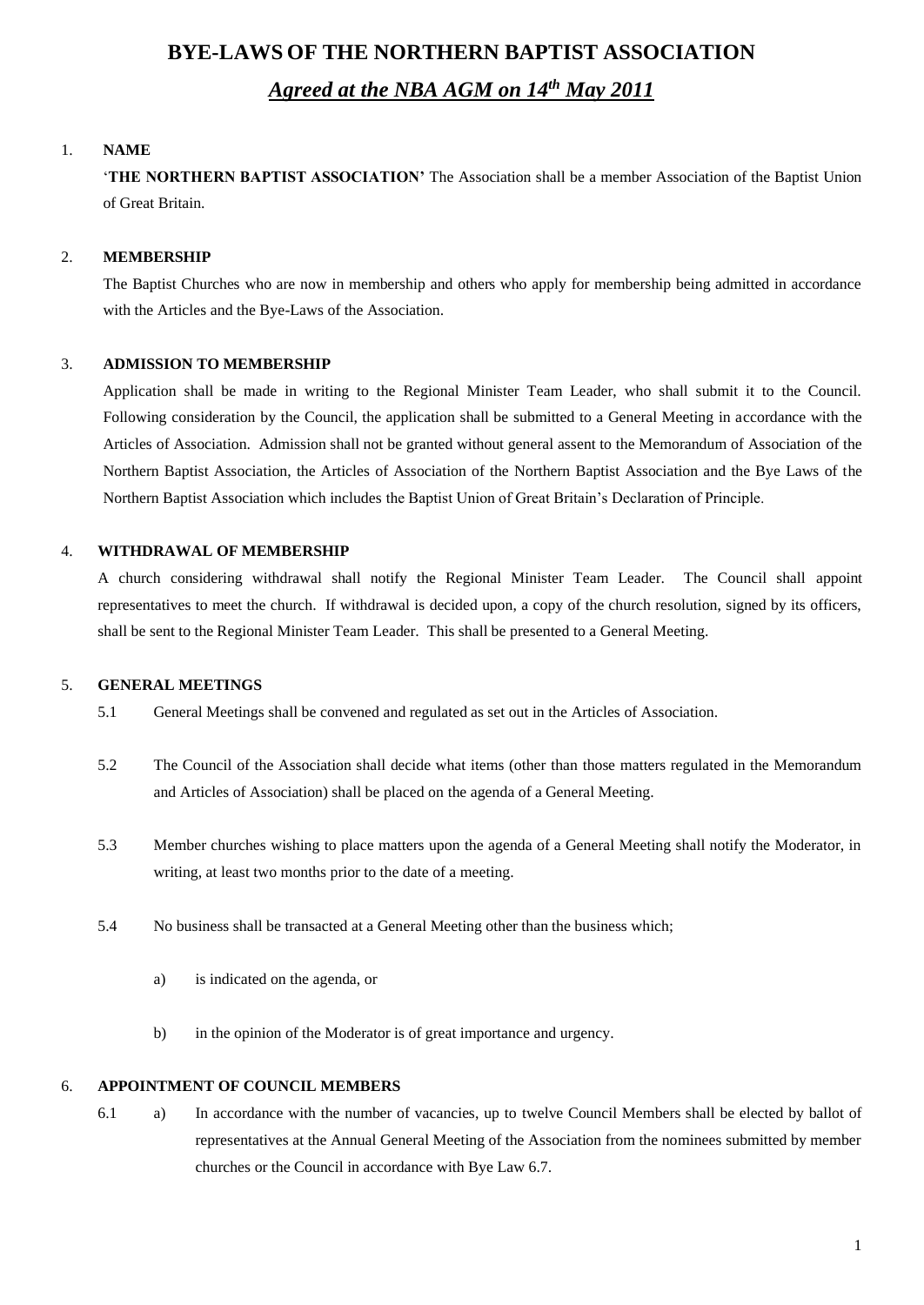- b) The Council shall provide guidance notes to maintain as far as reasonably possible a balance between male, female, lay, ordained, ethnic and other groups represented in member Churches. In submitting its own nominees Council shall take serious cognisance of the need for appropriate balance of representation.
- **c**) In accordance with the number of vacancies, the candidate(s) receiving the highest number of votes shall be deemed to have been elected. In the event of a tied vote for the last or only appointment a further ballot will take place at that meeting between those who have tied. Should there be a further tied result then the Moderator shall have a casting vote which shall be final.
- 6.2 Council members so appointed shall serve initially for a period of three years, and be eligible for re-election, subject to a maximum of six consecutive years. Following a break of one year they will be eligible for re-election.
- 6.3 The appointment shall take effect for a term commencing at the conclusion of the Annual General Meeting of the Association.
- 6.4 Any vacancy occurring in the appointed members of Council shall be filled by the Council and the person filling that vacancy shall serve until the next Annual General Meeting. The vacancy shall then be filled at that Annual General Meeting of the Association.
- 6.5 In addition Council may have the following;

a) Up to four Co-opted members to provide balance of lay, ordained, experience, age, gender, and ethnic origin, and the church size and geographic location of the member churches.

b) Up to three co-opted members from the Association's representatives on the Baptist Union Council.

- 6.6 Council members so co-opted shall serve for one year and be eligible for further co-option.
- 6.7 Written nominations for Council members from member churches will be invited annually and must be submitted not later than two months before the Annual General Meeting of the Assembly.
- 6.8 Council may invite observers to attend its meetings

#### **7 APPOINTMENT OF MODERATOR**

- 7.1 Council shall elect by ballot from its membership a Moderator to serve for the rest of the person's term on the Council. The Moderator elected may serve for a maximum of six consecutive years. Following a break of one year the person will be eligible for re-election.
- 7.2 Nominations from Council members shall be given in writing to the Regional Minister Team Leader not later than one month before the ballot is due.

#### 8. **TREASURER, BMS REPRESENTATIVE AND HOME MISSION REPRESENTATIVE**

8.1 The Treasurer, nominated by Council, shall be appointed annually at the Annual General Meeting.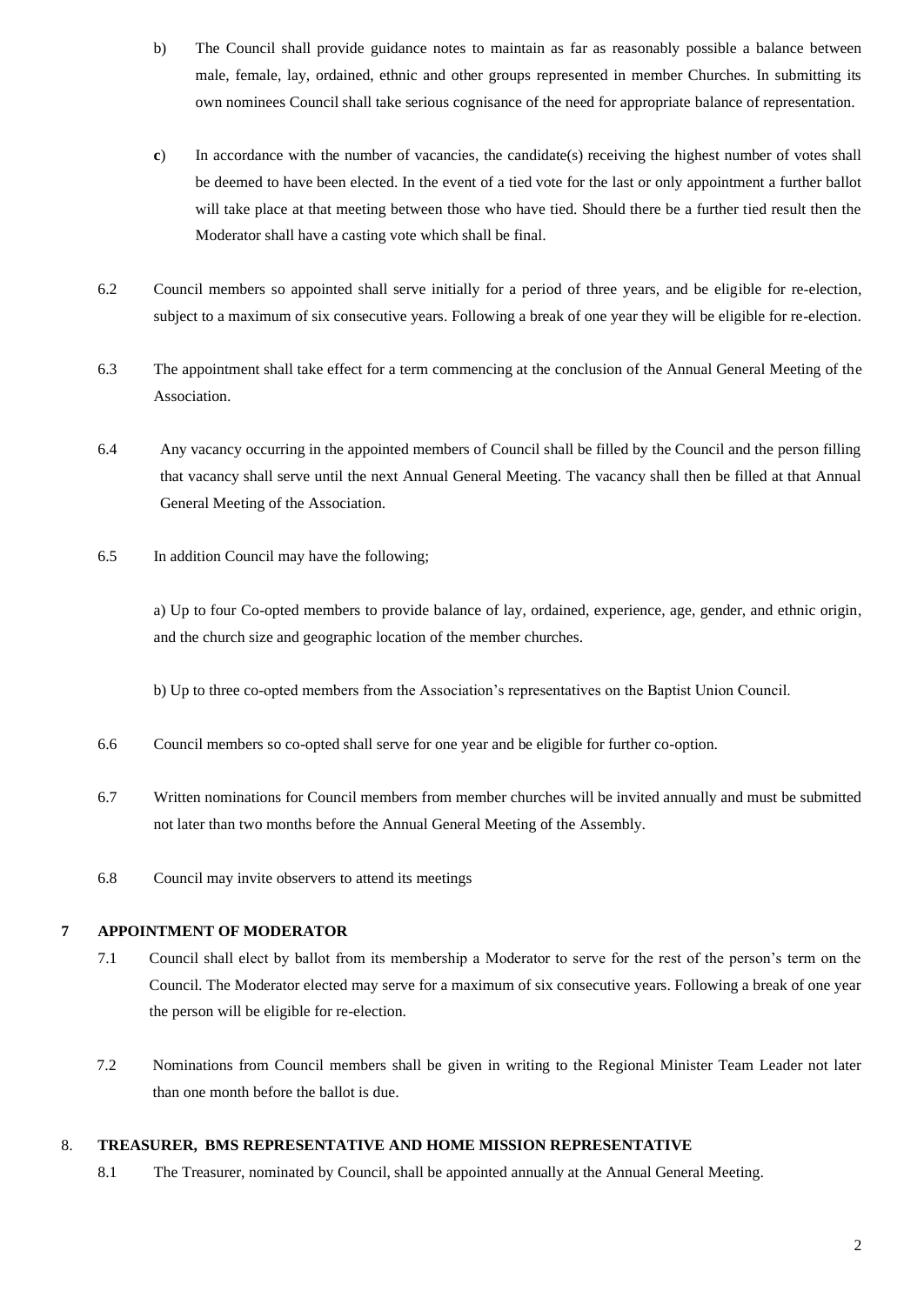- 8.2 The Baptist Missionary Society representative, nominated by Council, shall be appointed annually at the Annual General Meeting. This person will be appointed with two additional representatives to the BMS World Mission Council of Reference and nominated by Council as appropriate.
- 8.3 The Home Mission representative, nominated by Council, shall be appointed annually at the Annual General Meeting.
- 8.4 In the event of a vacancy arising, the Treasurer, the BMS representative and additional representatives or the Home Mission co-ordinator may be appointed by the Council until the next Annual General Meeting.

#### 9. **REGIONAL MINISTERS**

- 9.1 The Council in consultation with the Baptist Union of Great Britain shall appoint a nominating body to prepare job specifications, terms and conditions of service for the appointment of Regional Ministers and to nominate persons for such appointments.
- 9.2 The appointment of Regional Ministers shall be made by resolution of a General Meeting supported by threefourths of those present and voting.

#### 10. **FINANCE AND STATISTICS**

- 10.1 The financial and statistical year shall end on 31st December.
- 10.2 Each church shall contribute towards General Meeting expenses a fee for each representative, the amount to be decided annually by the Council.
- 10.3 Each church shall return to the Baptist Union of Great Britain and/or Association), not later than the end of January, a statement of its membership at the previous year's end, and other such details as may be stipulated by the Council.

#### 11. **ALTERATIONS TO THE BYE-LAWS**

- 11.1 Notice of proposed alterations shall be presented to a meeting of Council. Proposed alterations shall be circulated to member churches, inviting their comments, not later than six months before the date of the Annual General Meeting. Three months shall be allowed for comments, after which the Council shall prepare final proposals for circulation to the churches.
	- d) Alterations must be approved by a resolution of a General Meeting of the Association supported by 75% of those representatives present and voting.